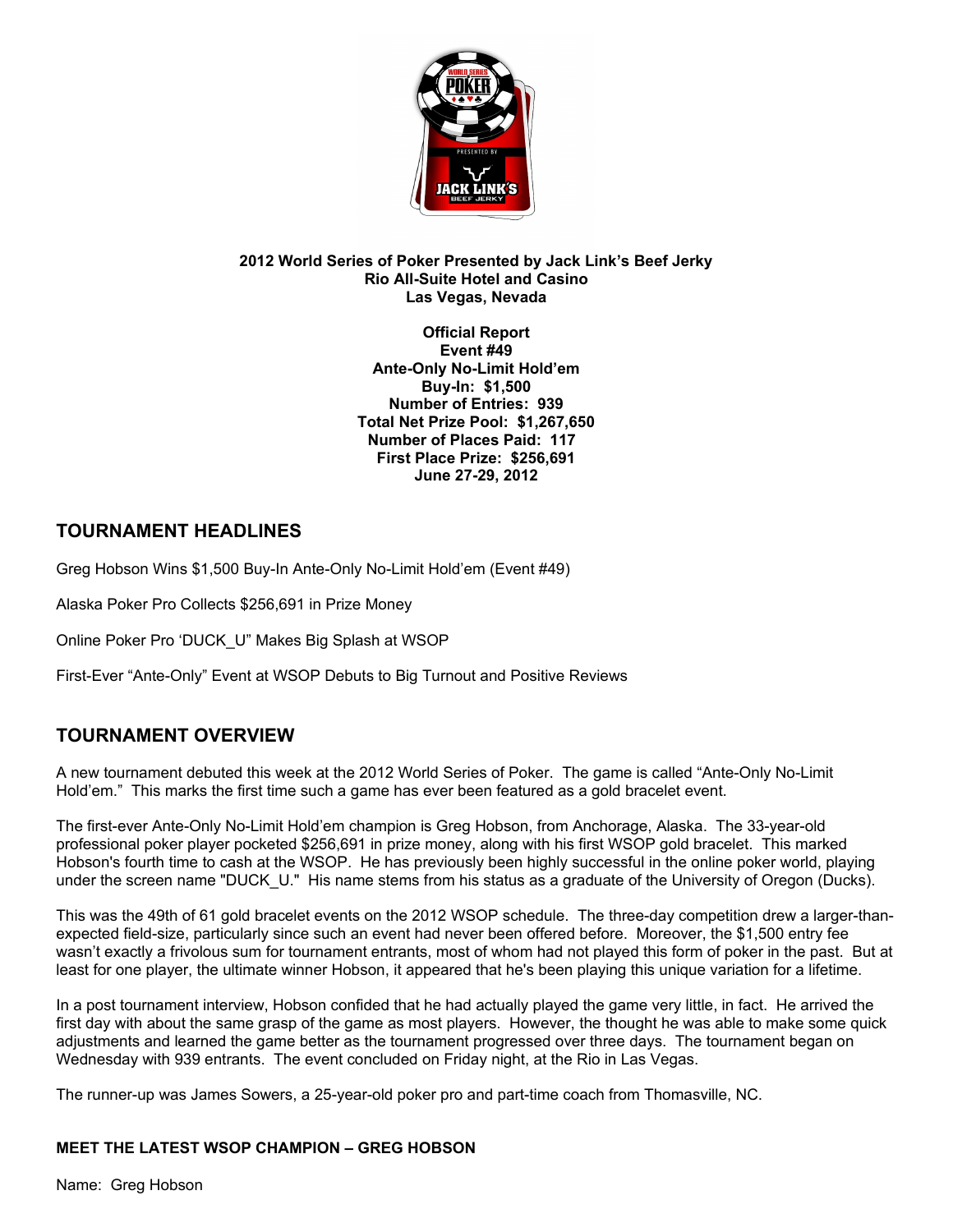Birthplace: Baker, Oregon

Age: 33

Current Residence: Anchorage, Alaska

Marital Status: Married

Children: 2

Profession: Professional Poker Player

Former Profession: Substitute Teacher

Education: University of Oregon

Number of WSOP Cashes: 4

Number of WSOP gold bracelet victories (with this tournament): 1

Best Previous WSOP finish: 151<sup>st</sup> (2009)

First-Place Prize Money: \$256,691

*Note: Hobson will be classified as a professional poker player in WSOP records, since he plays full-time exclusively and has no other occupation.*

#### **INTERVIEW WITH THE WINNER**

**Question:** *About this event, first time here. I know you've talked about your online background and we'll get to that in a minute. Have you played this game before?*

Hobson: You know, I think maybe one time in online I've played in it, but it's nothing that I necessarily felt more comfortable than anybody else. I think everybody's just figuring out the correct strategies throughout. No one just has it all set up like when you're playing a normal No-Limit Hold'em table or when you're playing a tournament with antes and blinds. When you have blinds, it's so much different. I think it took some figuring out and I think everybody had a different strategy. Throughout the tournament, you saw a lot different from table to table. A lot more limping at one table and a lot more raising, playing antes (essentially the blinds) in the pot and trying to steal them. It's kind of gotten mixed up. Everyone played a little bit different.

#### **Question:** *You say "it's so much different." How is this game different than say regular No Limit Hold'em? We know the rules, but strategically.*

**Hobson:** I think the idea that you can limp in to a lot more pots and see a lot more cheap flops, especially when you have the antes really large and the bring-in is really small, so in a situation where you know the ante is \$12K and then the bring in is only \$1K, coming in for a thousand, you pretty much can't fold. You can't fold any hands if you have decent chips at all, because there are a lot of pots that go un-raised. You're going to end up having such huge odds on your hand. It doesn't matter, any two cards. As long as you're good enough to be able to know where you're at in hands and be able to fold in spots. You can flop monsters with just really bad cards in this game and because people have a hard time putting on hand ranges, hand values are just way different than it is in a regular No-Limit tournament

**Question:** *Considering some of the people who made the final table, also very prevalent online players, at least a few of you figured it out. Do you feel by the time play got short that you had a much better grasp of how things were playing out?*

**Hobson:** I feel like everybody was kind of figuring it out. The last three or four tables were a lot of really, really good players left in the event. I think in the end it ends up being poker and people who over value their hands might limp in with a really big hand and no one raises and they stack off with a mediocre holding. I think just knowing your hand values, because it's way, way different. People can have a raggedy two pair so much easier than a Hold'em tournament with blinds, because they're not going to be calling with 8-2 off suit, but in this you limp in with 8-2 and the flop comes A-8-2 and you're, 'Okay, I have a really big hand right now.' And the person with A-J, normally they'd raise and never have to worry about 8-2 typically. I think the value of hands, people didn't understand that. I was short stacked from the middle of the first day all the way through yesterday. I started the day yesterday with only 13,000 chips and I was fourth shortest, I think, out of everybody. I won a number of flips.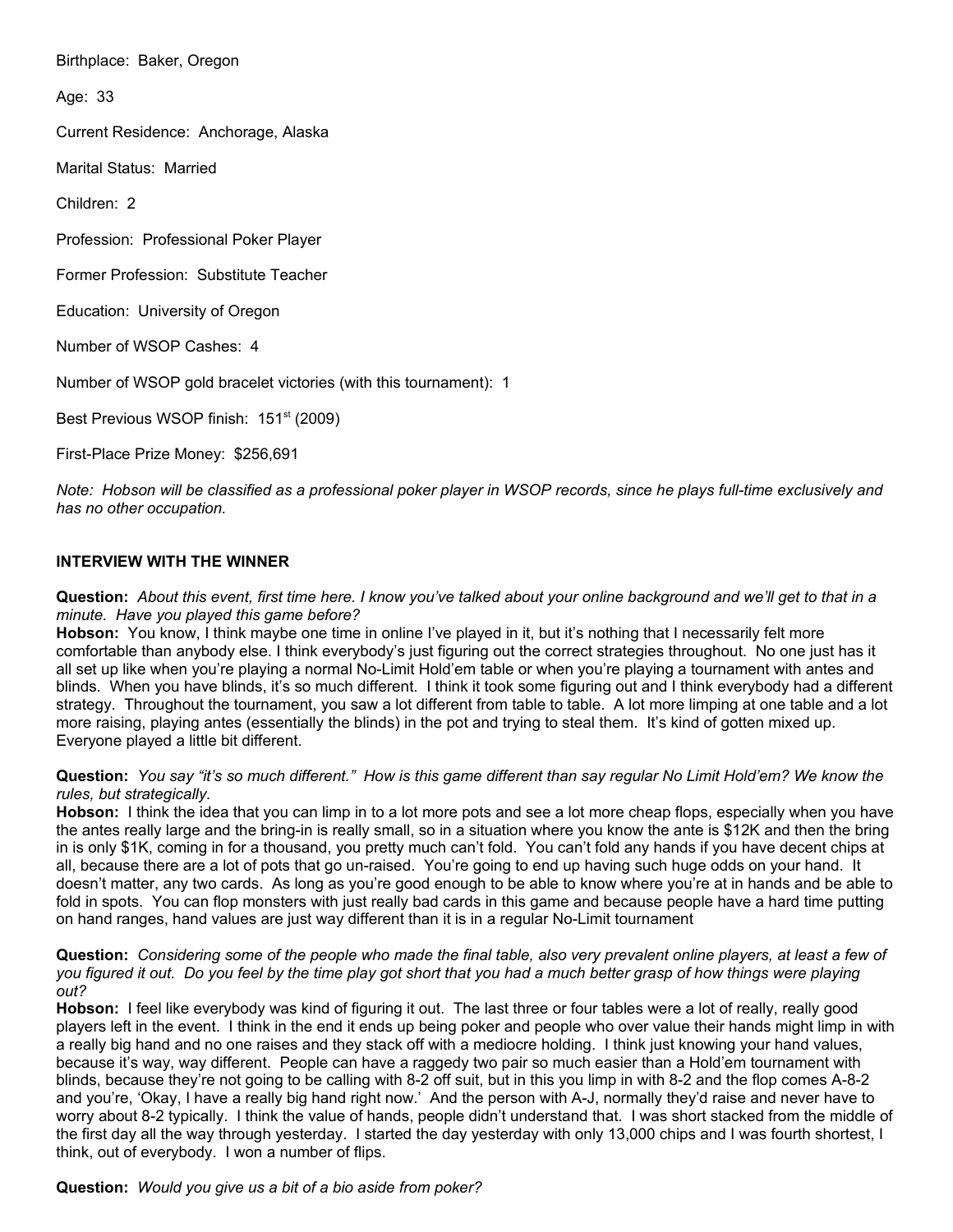**Hobson:** I grew up in Oregon. I lived in Oregon my whole life until my wife (who wasn't my wife at the time) went to law school in Gonzaga (University). I moved up there and we moved back to Portland for a couple years and then we decided to go up closer to her family. She's from Alaska. So, we moved up to Alaska. We've been up there for two years and we have two awesome kids. They're awesome. That's pretty much it. I started out – I went through a teaching program and I got my Masters in Teaching. I tried to get a teaching job, didn't get one. I started substituting, started playing poker, then started doing better than I would make if I was teaching. So I just went ahead and I ran with it and I've been doing it for about nine years now. It's been good to me. I've been fortunate.

**Question:** *The bracelet and the symbolism attached to it -- a validation for your career? Does it mean as much to you as it does some others?*

**Hobson:** I think it means a lot, for sure. I just haven't had that big live score that's kind of eluded me. I've cashed a number of \$10Ks, but I haven't had the real deep run where I'm final tabling and making a big splash. I think that I've done a lot online, but it's a whole different animal when you're playing life and this does help me feel a little bit vindicated, I guess.

**Question:** *Your online success is somewhat less well-known, whereas now everyone will know your name. Agree?*  **Hobson:** My online name is fairly well-known, but I know what you're saying. Now there's a face to the name. That's definitely different. I can walk around here and a people at my final couple tables know all their buddies. I'm not in the "poker circle." Now all of a sudden they're like, 'You're Duck\_U?' They had no idea! 'I thought you were just some random guy who got deep in this tournament.' That's kind of funny to me.

### **ODDS AND ENDS**

This is the 1,008<sup>th</sup> gold bracelet to be awarded in WSOP history. It is also the 1,002<sup>nd</sup> WSOP event in history.

This is the first time this event has ever been offered at the WSOP. It started out as an online poker game. However, it has been played at some casinos in California, as well as the U.K.

This was classified as WSOP schedule Event #49, since it's the 49<sup>th</sup> gold bracelet of 61 to be awarded this summer in Las Vegas. The tournament was played over three consecutive days and nights, starting on Wednesday at noon and concluding on Friday night.

The total duration of the final table was about five hours. Play began at 2 p.m. and ended at 8 p.m. (there was a one-hour dinner break).

The final table included no former gold bracelet winners.

The runner-up was James Sowers, from Las Vegas, NV. He earned \$158,887.

The top 117 finishers collected prize money.

The official WSOP gold bracelet ceremony takes place on the day following the winner's victory (or some hours later when the tournament end very late). The ceremony takes place inside Brasilia. The ceremony begins at the conclusion of the first break of the noon tournament. The ceremony usually starts around 2:20 p.m. The national anthem of the winner's nation is played. The entire presentation is open to public and media. Video and photography is permitted by both public and members of the media.

### **2012 WSOP STATISTICS**

Through the conclusion of Event #49, the nationality of gold bracelet winners has been:

United States (37): Chip Saechao, Brent Hanks, Leif Force, Cory Zeidman, Andy Bloch, Herbert Tapscott, John Monnette, Brian Hastings, David "Doc" Arsht, Brandon Schaefer, Adam Friedman, Matt Matros, Andy Frankenberger, Phil Hellmuth, Cliff Goldkind, Ben Scholl, Randy Ohel, Joe Cassidy, Brian Meinders, Gabe Scott, Ylon Schwartz, Larry Wright, Allyn Jaffrey-Shulman, Carter Phillips, David "Bakes" Baker, Max Steinberg, Chris Tryba, David "ODB" Baker, Ronnie Bardah, Dung "Gomer" Nguyen, Greg Ostrander, Henry Lu, Joey Weissman, Michael "the Grinder" Mizrachi, Steven Loube, Kenny Hsiung, Greg Hobson

Canada (3): Ashkan Razavi, Simon Charette, Timothy Adams

France (1): Aubin Cazals

Bulgaria (1): Nick Jivkov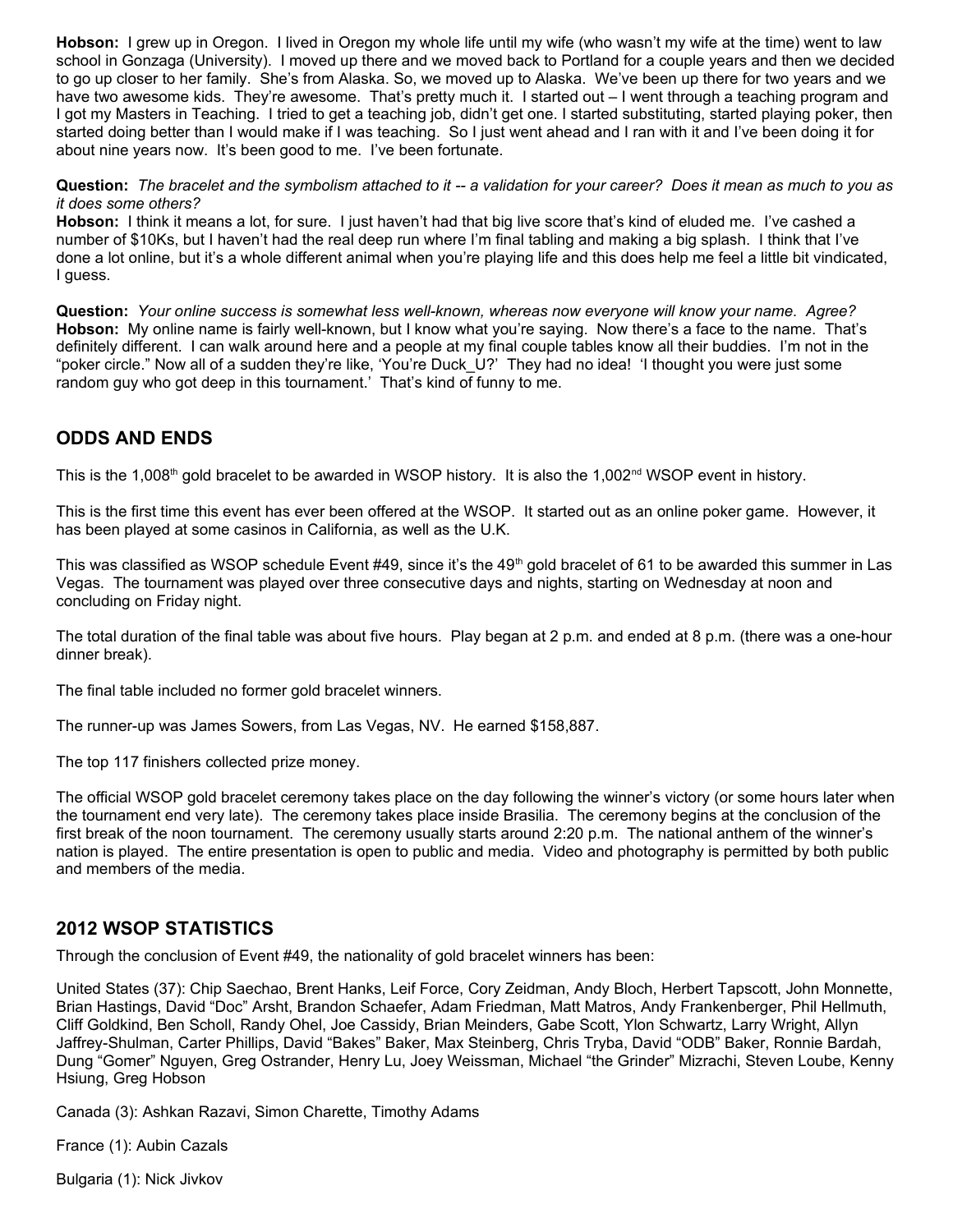The Netherlands (1): Vincent van der Fluit

Belgium (1): Michael Gathy

Japan (1): Naoya Kihara

Great Britain (1): Craig McCorkell

Germany (1): Jan-Peter Jachtmann

Ukraine (1): Okelsii Kovalchuk

Italy (1): Rocco Palumbo

Through the conclusion of this tournament, the national origin (birthplace) of winners has been:

United States (35): Brent Hanks, Leif Force, Cory Zeidman, Andy Bloch, Herbert Tapscott, John Monnette, Brian Hastings, David "Doc" Arsht, Brandon Schaefer, Adam Friedman, Matt Matros, Andy Frankenberger, Phil Hellmuth, Cliff Goldkind, Ben Scholl, Randy Ohel, Joe Cassidy, Brian Meinders, Gabe Scott, Ylon Schwartz, Larry Wright, Allyn Jaffrey-Shulman, Carter Phillips, David "Bakes" Baker, Max Steinberg, Chris Tryba, David "ODB" Baker, Ronnie Bardah, Greg Ostrander, Henry Lu, Joey Weissman, Michael "the Grinder" Mizrachi, Steven Loube, Kenny Hsiung, Greg Hobson

Canada (2): Simon Charette, Timothy Adams

Thailand (1): Chip Saechao

Bulgaria (1): Nick Jivkov

France (1): Aubin Cazals

Iran (1): Ashkan Razavi

The Netherlands (1): Vincent van der Fluit

Belgium (1): Michael Gathy

Japan (1): Naoya Kihara

Great Britain (1): Craig McCorkell

Vietnam (1): Dung "Gomer" Nguyen

Germany (1): Jan-Peter Jachtmann

Ukraine (1): Okelsii Kovalchuk

Italy (1): Rocco Palumbo

Through the conclusion of this event, the home state of the 37 American winners has been:

Nevada (8): Brent Hanks, Andy Bloch, Randy Ohel, Joe Cassidy, Allyn Jaffrey-Shulman, Carter Phillips, David "Bakes" Baker, Chris Tryba

New York (5): Matt Matros, Andy Frankenberger, Greg Ostrander, Henry Lu, Joey Weissman

California (4): Chip Saechao, John Monnette, Phil Hellmuth, Max Steinberg

Pennsylvania (3): Brian Hastings, David "Doc" Arsht, Ben Scholl

Texas (3): Ylon Schwartz, Larry Wright, David "ODB" Baker

Florida (3): Leif Force, Cory Zeidman, Michael "the Grinder" Mizrachi

Ohio (2): Adam Friedman, Kenny Hsiung

Alabama (1): Herbert Tapscott

Washington (1): Brandon Schaefer